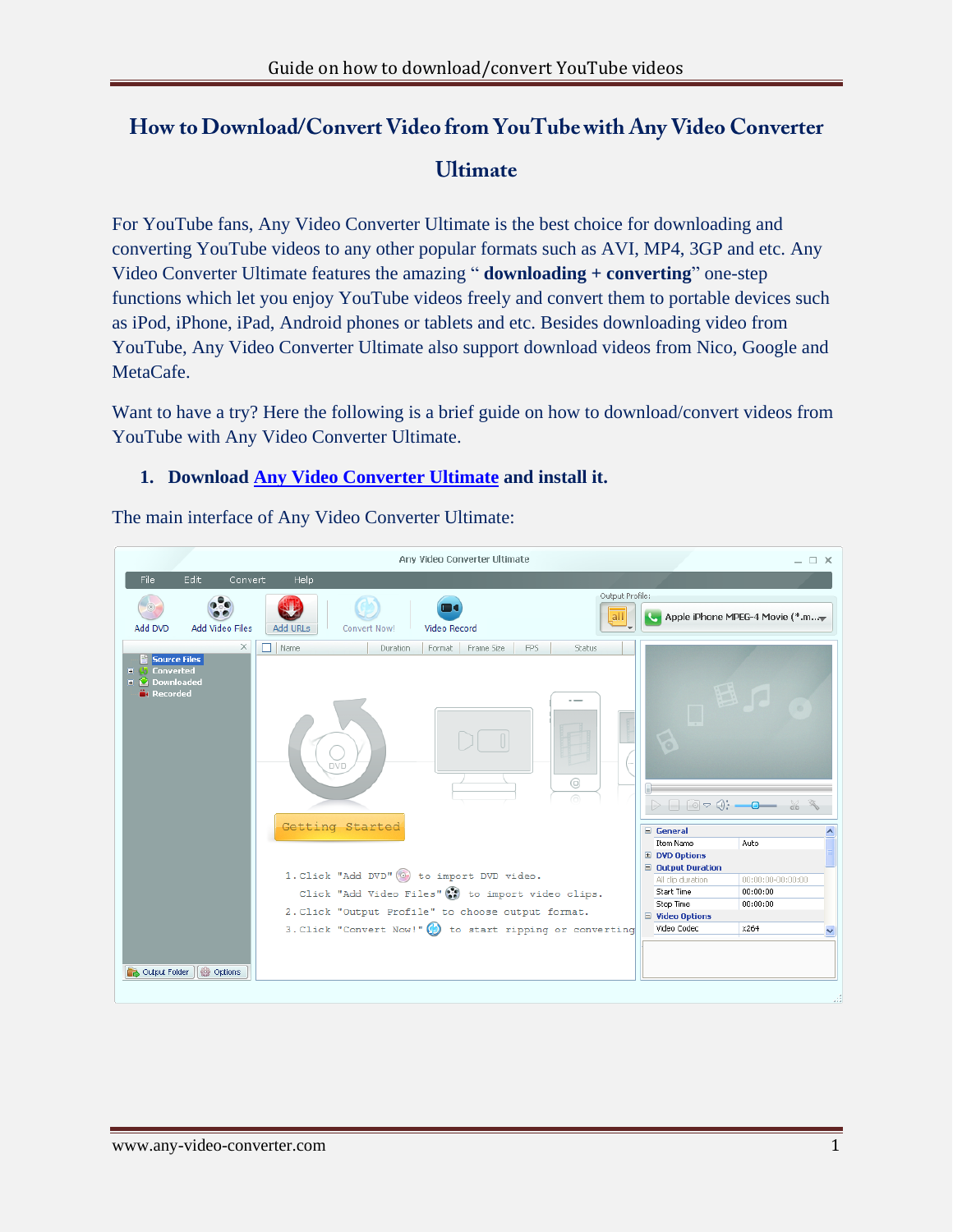#### **2. Run this program and click Add URLs button and paste video url.**

| <b>Import Video from Internet</b>                                                                                                                                                              |        |
|------------------------------------------------------------------------------------------------------------------------------------------------------------------------------------------------|--------|
| <b>Video URLs</b><br>You can input or copy/paste URLs in the area below. You can also "drag & drop"<br>YouTube/Google/MetaCafe/Nico video clip to the program from video website with Firefox. |        |
| <b>URLs</b>                                                                                                                                                                                    |        |
| http://www.youtube.com/watch?v=bo2wK8BLQOA                                                                                                                                                     |        |
|                                                                                                                                                                                                |        |
|                                                                                                                                                                                                |        |
|                                                                                                                                                                                                |        |
|                                                                                                                                                                                                |        |
|                                                                                                                                                                                                |        |
| Add to Download List<br>Start Download!                                                                                                                                                        | Cancel |

You can also choose **File> Import Video from Internet** and then click Add button to paste the URL of the video.

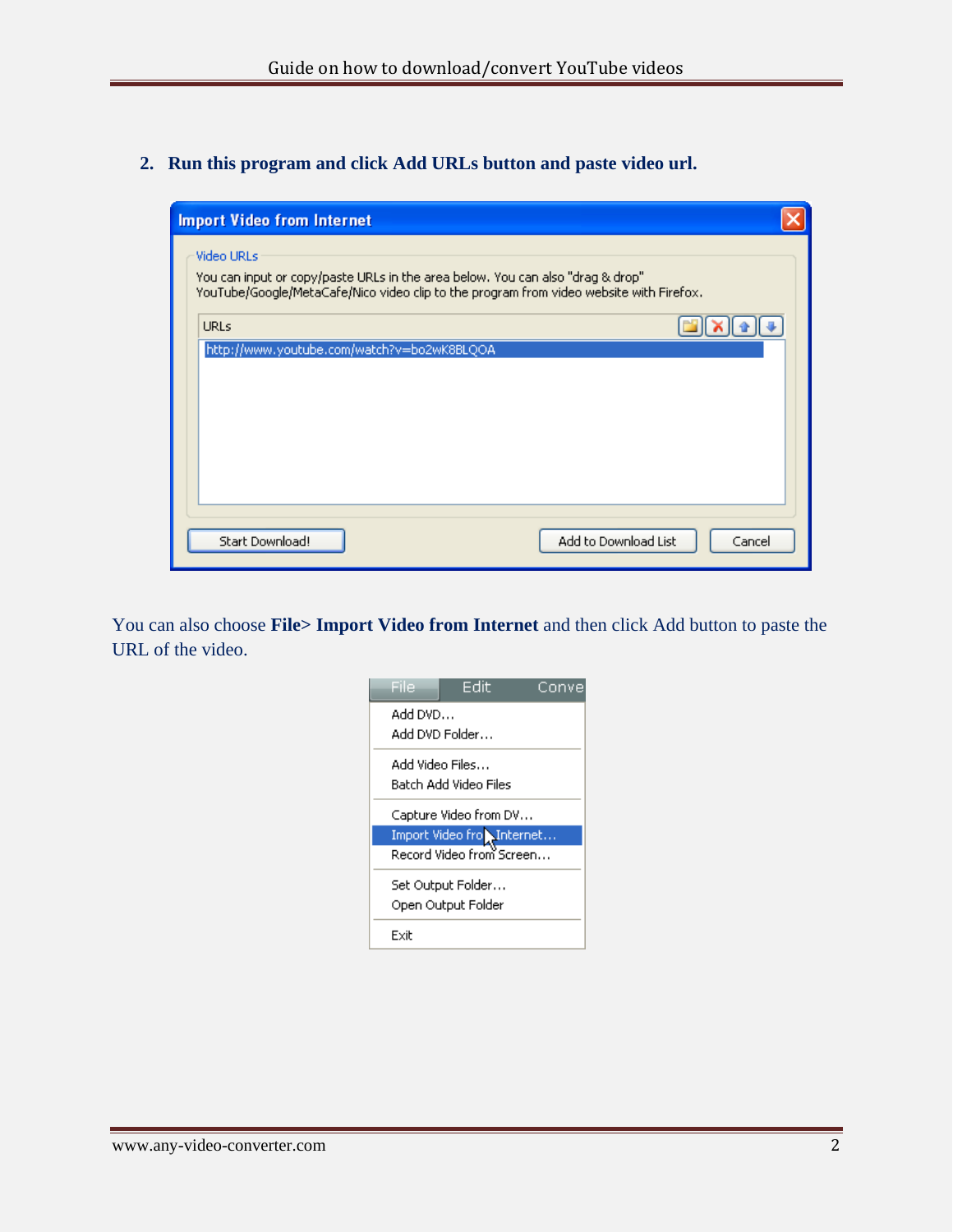### **3. Start to download video from YouTube.**

Double-click the pasted video URL to start downloading video from YouTube / Google / Nico / MetaCafe Video.

**Note:** To avoid downloading YouTube videos which have non-English file name not being recognized by the converter, please go to Edit > Options > Online Video, and then uncheck "**Use HTML Title as output file name**" option before downloading.

| <b>Options</b>                                                                                                                                                                                                                                 |  |
|------------------------------------------------------------------------------------------------------------------------------------------------------------------------------------------------------------------------------------------------|--|
| <b>Online Video</b><br>Video<br>DVD.<br>General   Audio<br>Subtitles<br>Advanced<br>Settings for YouTube<br>File format:<br>Standard<br>$\bigcirc$ Medium<br>High quality<br>720 <sub>p</sub><br>1080 <sub>p</sub><br>$\bigcirc$<br>$\bigcirc$ |  |
| Mobile version                                                                                                                                                                                                                                 |  |
| Account for NicoVideo<br>Mail Address:                                                                                                                                                                                                         |  |
| Password:<br><b>Uncheck this Option</b>                                                                                                                                                                                                        |  |
| Maximum number of retries:<br>5<br>क उज<br>Use HTML Title as output file name                                                                                                                                                                  |  |
| Use system internal cache when downloading                                                                                                                                                                                                     |  |
|                                                                                                                                                                                                                                                |  |
|                                                                                                                                                                                                                                                |  |
| Cancel<br>Ok<br>Help                                                                                                                                                                                                                           |  |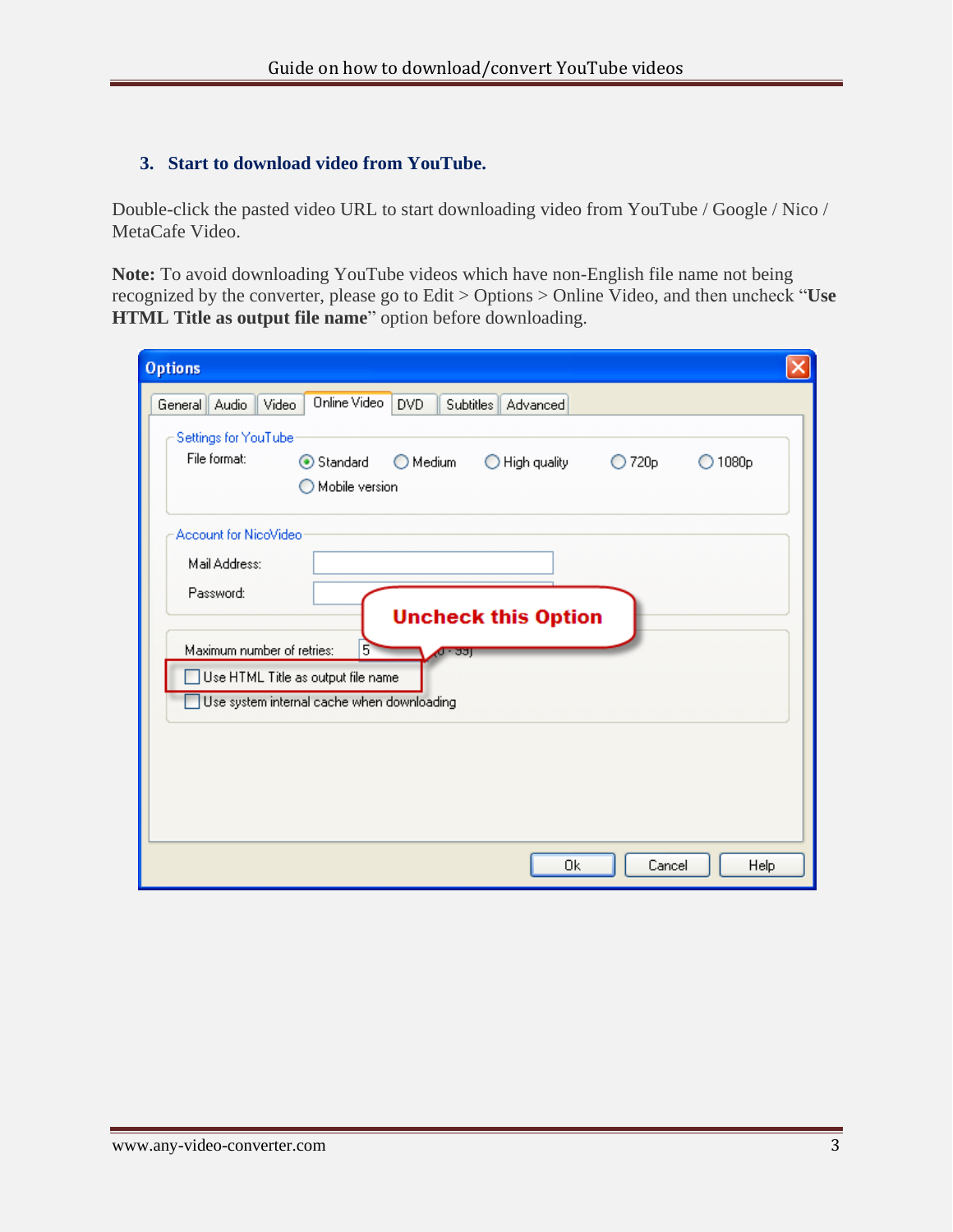## **4. Convert the downloaded YouTube videos to any other video formats.**

Once finished downloading video from YouTube, please go to the right panel and choose the video format you need in **Output Profile**. And then click **Convert Now** button to start converting the downloaded YouTube videos.



**Notes:** Before converting the YouTube videos, you can set output parameters for better output quality. But for the beginners, the default parameter is recommended.